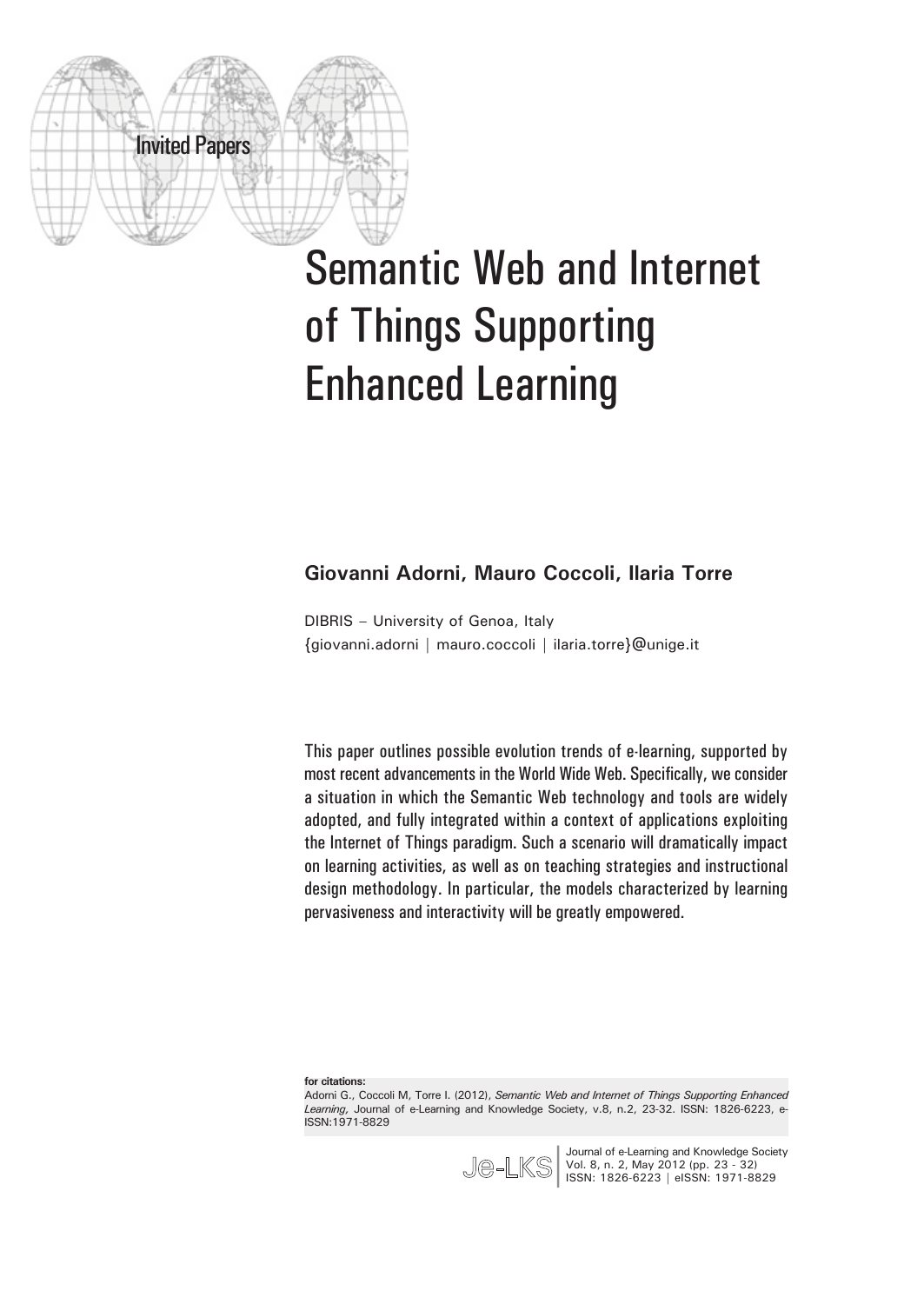# 1 Introduction

Owing to the wide availability of affordable mobile devices and the variety of connectivity networks, users are changing their approach to the World Wide Web and they are assuming both the roles of active participants and producers. Interactive platforms and tools, especially online social networks, are the technological enablers to support cooperation and collaboration. Besides, they have the characteristics of multidimensional networks (Contractor, 2009), in which users can interact with many different entities through explicit relationships (e.g., to be *friend of*, to *like* something, to be *at* a location). The abovecited entities refer to multimedia content accessible over the Web, which are associated to semantic meanings, giving raise to the so-called *social objects* (Knorr-Cetina, 2007). Social interactions and information exchanges happen around such objects (Marie & Gandon, 2011; Kinsella *et al.*, 2007), which can be both virtual and real-world entities, as in the new perspective of the Internet of Things (IoT).

Additionally, a set of standards exist, both de *jure* and *de facto*, widely accepted and used to enable information interoperability and exchange, to describe data and metadata, as well as for the knowledge management, organization and re-use. In particular, the Semantic Web is the place where information is organized according to common and formal representation models. Its infrastructure makes information machine-understandable so that computers can perform automatic reasoning and inference, as well as give significant answers to well-formed questions.

In this situation, novel Technology Enhanced Learning (TEL) models are challenged to exploit the opportunities offered by distributed and heterogeneous environments (Caviglione & Coccoli, 2012), in which knowledge is structured according to a semantic model, to implement pervasive learning strategies, both customized and sustainable (Vinu *et al.*, 2011). Such a scenario can be considered a well-suited field of application for traditional education strategies, such as collaborative learning. At the same time, it is a fertile playground for innovative models, such as *mobile learning*, *micro learning* and *ubiquitous learning* (Ru *et al.*, 2011). Owing to the synergic action of such new learning models and the described technological scenario at large, future learning services and tools will offer novel functionalities with advanced personalization features, exposing characteristics of modularity, extendibility, adaptability, thus enabling the creation of highly customized learning services.

The innovation scenario described above is changing the outlook for instructional designers too. Traditionally, educational material are created relying on a corpus of notions to arrange in a specific learning object. Instead, according to the new scenario, information is semantically annotated and both cultural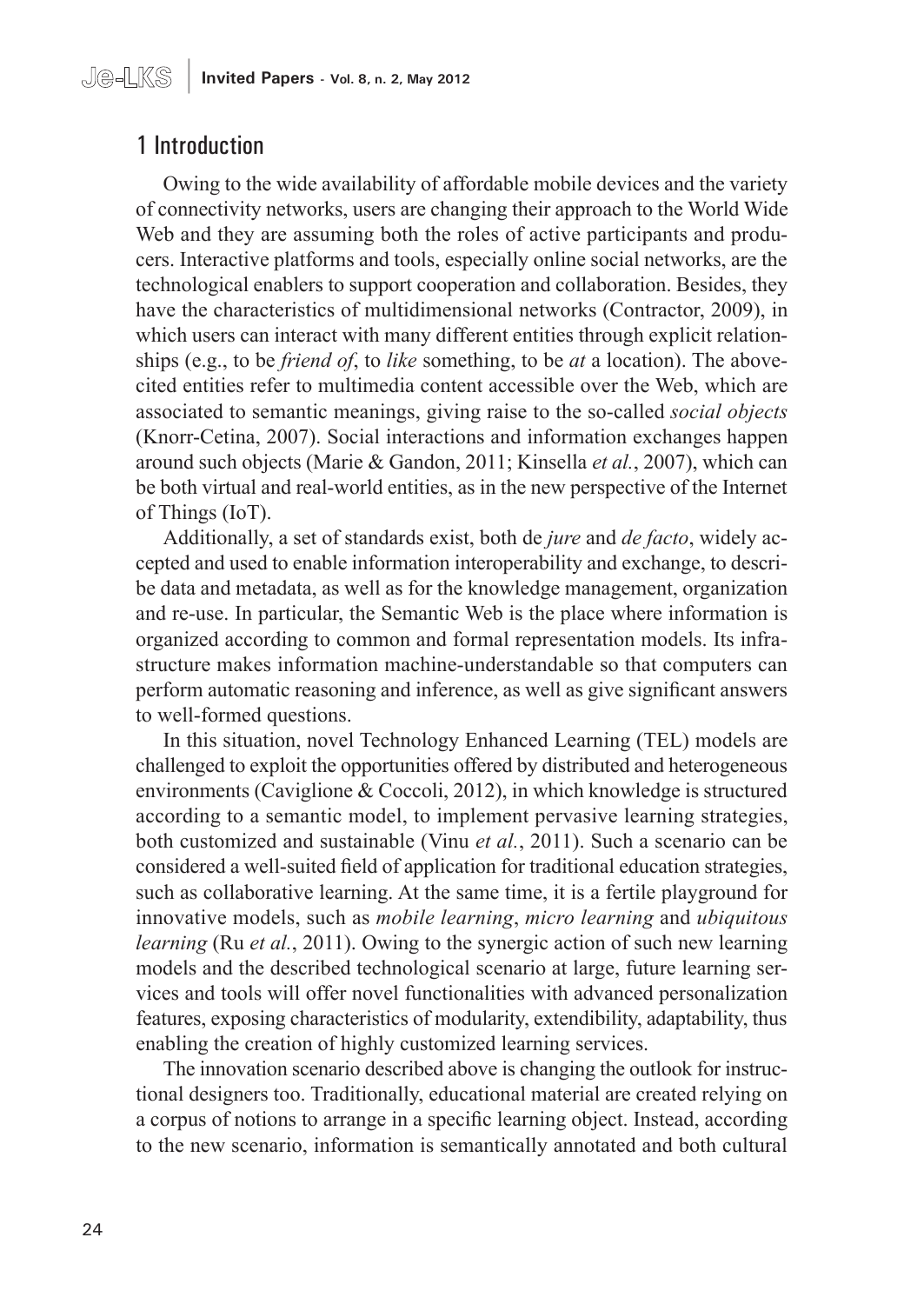and technological enablers are already part of the system. Then, the existing infrastructure is exploited as a scaffold for a "shell", suited to the educational context, to link external objects provided with specific didactic aim.

The remainder of the paper is structured as follows. Section 2 recalls the evolution of e-learning techniques and methodologies. Section 3 introduces the basic characteristics of both the Semantic Web and the Internet of Things. Section 4 presents the educational paradigms that would benefit from the proposed innovation. Section 5 illustrates the instructional design point of view. Section 6 concludes the paper outlining some examples of applications and with final remarks.

## 2 E-learning advancements

In recent years, methodologies and strategies for education have been changing according to the evolution of technology and tools, whose requirements were driven by the needs of both teachers and learners. In short, the evolutionary path has been the following: (i) the power of computers has been continuously growing while their dimension and cost decreasing, to become Personal Computers. This has been the starting point for CAI (Computer Assisted Instruction) methodology; (ii) the era of Internet has come and the network has further empowered the model of distance learning fostering the adoption of specific LMS (Learning Management Systems), delivering educational contents more and more composed by multimedia objects; (iii) the rising of the Web2.0 has pushed the evolution of collaborative learning methodology, resulting in the so-called *e-learning 2.0* (Downes, 2005) and in an *open* model; (iv) the affordability of modern mobile devices offering multimedia play-back capabilities and advanced connectivity features, coupled with the ubiquity of the connection networks and their relevant architectural advancements, according to the paradigm of NGN (Next Generation Networking), have fostered the development of *ad-hoc* applications for learning outside formal contexts (Caviglione *et al.*, 2011). Specifically, the emerging scenario of the Internet of Things (Gershenfeld *et al.*, 2004) can transform e-learning into a continuous and distributed process, in which the social objects assume an educational role. Owing to their characteristics they can modify their behavior and adapt the interaction mechanisms to the person they are exchanging information with.

In such a scenario, one can guess that new directions in e-learning are tied to grid, distributed and pervasive computing systems, as well as to the social interactions among users and between users and objects, resulting in personalized services. This enables instructional designers to draw new education paradigms, characterized by the usage of mobile devices, which allow perva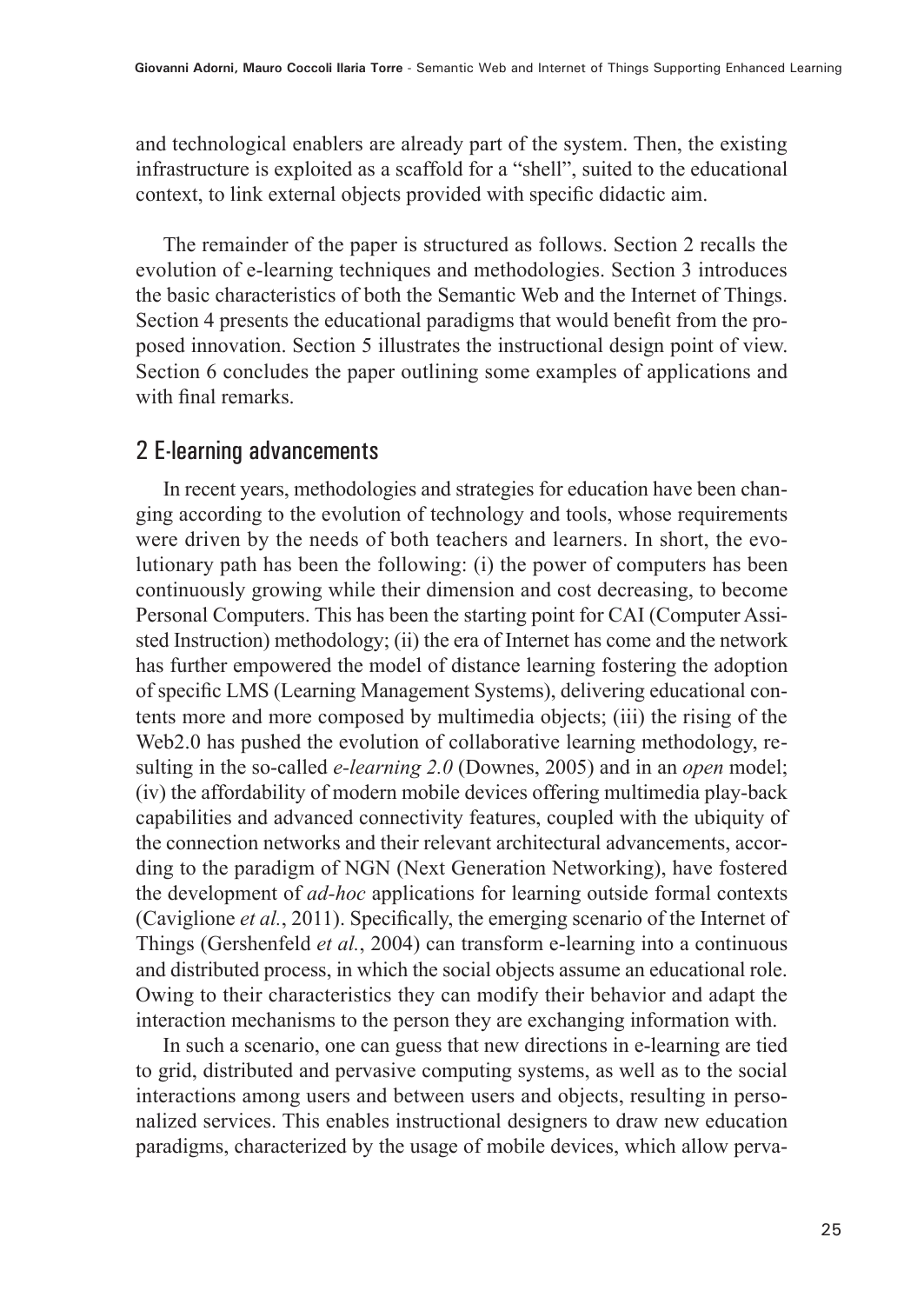siveness, modularity, and adaptability to the interaction context. The semantic web infrastructure grants the representation aggregation and readjustment of learning objects. Thus its availability is a mandatory requirement to make this feasible.

# 3 Semantic Web and wireless technologies infrastructure for enhanced learning services

In this section we sketch the main features of the enabling technologies for new e-learning paradigms.

#### 3.1 Semantic Web technologies

The basic concept of the semantic Web is the use of metadata to describe resources and their relationships, by means of formalisms allowing them to be processed by software agents. As is well known, ontologies are tools, which allow concepts to be formally defined and used to annotate resources and their properties. The standard languages for ontology definition are RDF and OWL, while languages for ontology querying are RDQL (RDF *Data Query Language*), SeRQL (*Sesame RDF Query Language*) and SPARQL (*Simple Protocol and RDF Query Language*). SPARQL is the W3C standard and the most used one. It includes three specifications: the protocol for remote queries on RDF database, the query definition language and the document format for representing the results. Query languages make possible exploring ontologies but not making inferences. Inferring non-explicit relationships among ontology resources requires ad hoc rules and a reasoner to apply them. Several languages can be used for rule definition. WRL and SWRL (based on RuleML and OWL) are the languages defined specifically for the semantic Web.

Considering the e-learning domain, ontologies allow describing learning objects, their users and the context of interaction; rules specify how to aggregate such objects and how to adapt them to the user and to the usage environment. Together, they enable learning objects to become components of non-predetermined learning processes, based on the possibility to compose such objects dynamically, as required.

#### 3.2 Wireless tecnologies and the Internet of things

The term Internet of Things is used to describe a paradigm to make objects in the real-world interconnected. It requires that physical objects are provided with a unique identifier, which enables them to be connected to a network of physical and virtual objects. Examples of systems that can be used to identify the objects are: the RFID (Radio Frequency IDentification) technology, QR-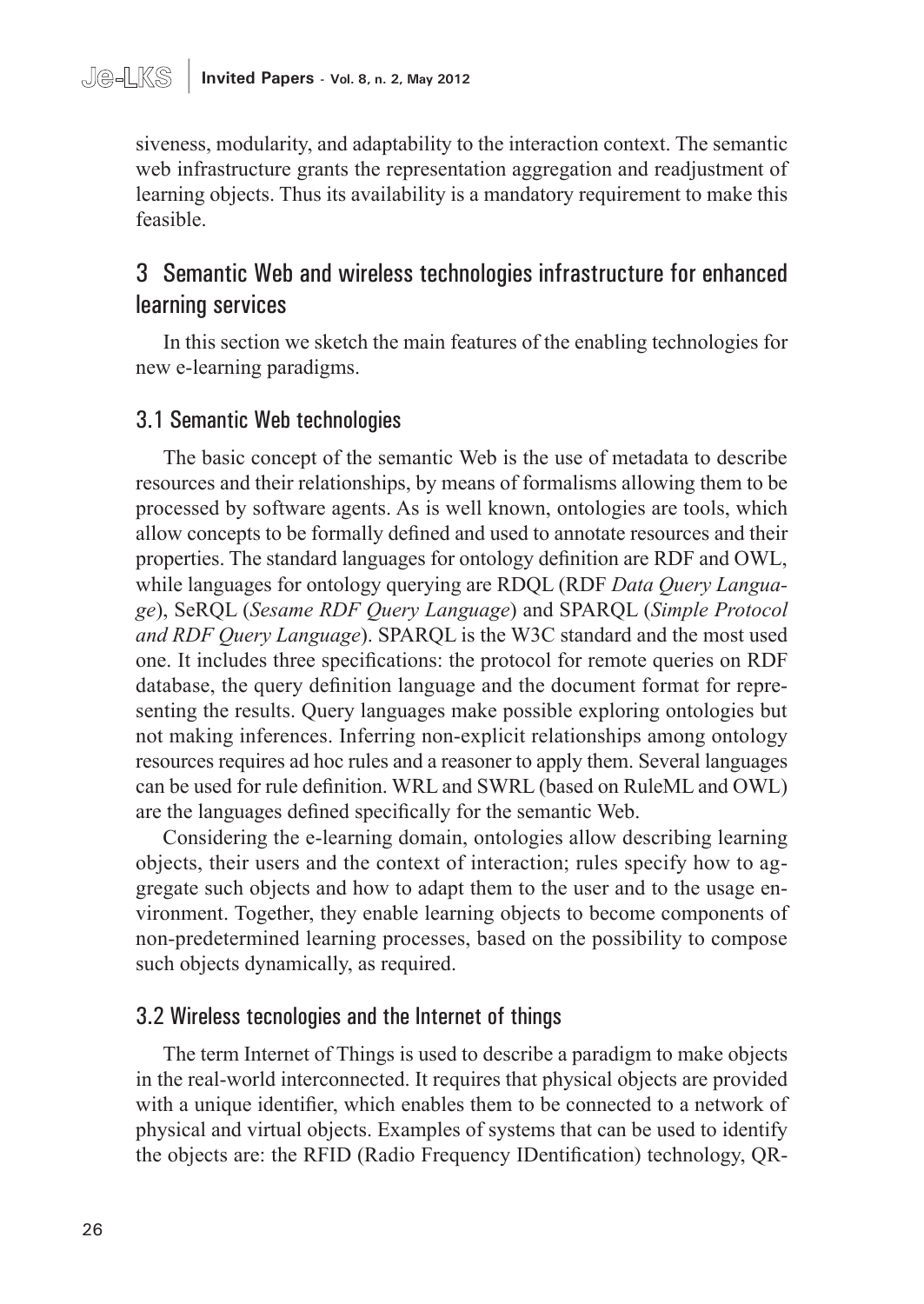Code (Quick Response Code) and Semacode and the geographic coordinates (*lat*, *lon*). The objects on the net can be equipped differently: they can have memory capability, processing capability or even capability to be proactive and to communicate with other objects and persons at different levels.

A common way to enable the interaction between users and real-world objects is based on the use of smartphones and tablets. Most of the recent handheld devices are equipped with sensors (e.g., accelerometer) and tools (e.g., camera, GPS) and are provided with Internet connection capabilities (by means of IEEE 802.11 technology, GPRS/UMTS, etc.).

An example of user-object interaction based on mobile devices is given by QR-Code and Semacode. These technologies use two-dimensional codes attached to objects. Such codes are similar to barcode, but they can store more data and can be easily accessed by a reader, installed on the mobile device. The user takes a picture of the code and the reader identifies the object. Another technology that can be used on mobile devices is RFID. RFID systems are based on three components: the RFID tag attached to the object, a read/write device for accessing the tag and a system to manage the data transfer. No direct contact nor direct view is required in order to enable the communication and the setting of point-to-point micro-nets. As a last example of technologies for the identification of objects we mention the global positioning system (GPS), which allows to identify people and objects and to provide location-based services (Espinoza *et al.*, 2001).

The natural evolution of this technological context is the provision of personalized services, based on users' position, their current status (e.g., static vs. moving) and on the surrounding environment. A basic architecture for the interaction of learners with an IoT environment is described by Gonzalez et al. (2008) and a user-centered approach for the same technology is described by Domingo and Former (2010).

## 4 E-learning paradigms fitting the new context

Some of the e-learning paradigms that could highly benefit from the new technological scenario are *mobile* and *micro learning* as well as *lifelong learning*. These paradigms have been introduced in the last decade or even before but are still far from maturity.

Mobile learning (Sharples *et al.*, 2002) is more than one decade old. Connected to mobile learning, micro learning (Lindner, 2007) is more recent. Introduced in 2004, it has been getting more attention in the last years. The approach is based on micro learning units, which are pushed to learners as fragments of a whole. According to the model, learning units have to be frequent and have to require short time for their fulfilment. Delivery is fragmented, but the micro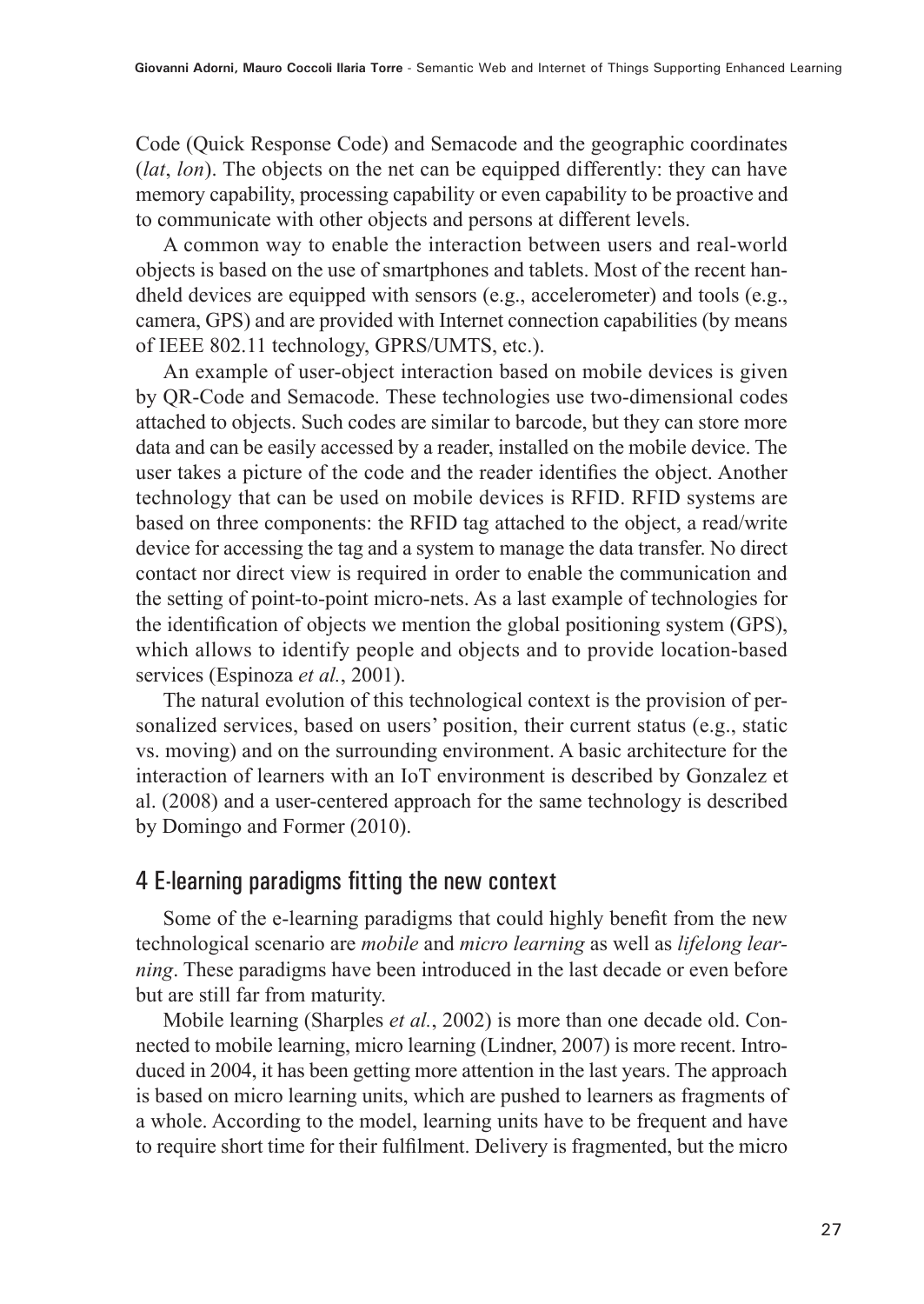units have to respect a rigorous instructional design. The formal organization and annotation of units, combined with wireless technologies, offers enhanced possibilities to this approach since it allows to compose the units dynamically and to provide new modalities to access learning materials: using mobile devices and interacting with real world learning objects. Lifelong learning (Cheng & Liao, 2012) refers to a model conceiving learning as a continuous process, based on formal teaching integrated with learning activities in informal and distributed contexts. The IoT can offer the technological support to make learning more pervasive: knowledge is embedded within objects, which can have the ability of transmitting it but also of adapting it to the user needs. Simulations and smart interactive environments go in this direction.

The *\*-learning* models mentioned above share a common underlying principle: the idea that instructional projects have to fit the user and context variability. In other words they have to be personalized (Power *et al.*, 2004; Hatala *et al.*, 2005). *Adaptive personalized systems* have the ability to modify their behaviour according to the user's features and needs and the usage context (Kobsa *et al.*, 2001). In the tutoring domain, there is a rich history of adaptive systems and in particular of semantic adaptive systems (e.g. Dolog *et al.*, 2004; Henze, 2005; Torre, 2009). The literature in this field faced the issue of adaptation taking into account different dimensions of the learner: her/his knowledge, skills, cognitive model and learning style. Some Intelligent Tutoring Systems (ITS) date back to '70 and can be considered the ancestors of adaptive systems. The new technological scenario provides new opportunities to make learning more personalized and effective: beside personalizing educational materials and learning paths, new opportunities of personalization concern the form of interaction with real an virtual learning objects, the time and mode for pushing the learning activities and the filtering criteria to associate users with objects.

In addition to these paradigms, it is worth mentioning computer-supported collaborative learning (Dillenbourg *et al.*, 2009). From a pedagogical point of view, this approach refers to the social constructivism theory. Learning is conceived as a collaborative process, which leads to knowledge building by means of sharing and negotiation of meanings with other people. Furthermore, *mashup learning* (Colazzo *et al.*, 2009) is a technique which benefits from collaborative learning processes and which can be enhanced in the new environment. In Web 2.0, mashup is a very popular technique to merge information from different sources, aimed to produce new knowledge and new services. In this way it is also possible to create different views of the same problem, enabling learners to model their mashup and learning process according to their perspective. As for the other approaches mentioned above, the semantic representation of knowledge makes possible and more flexible the composition and reconstruction of knowledge.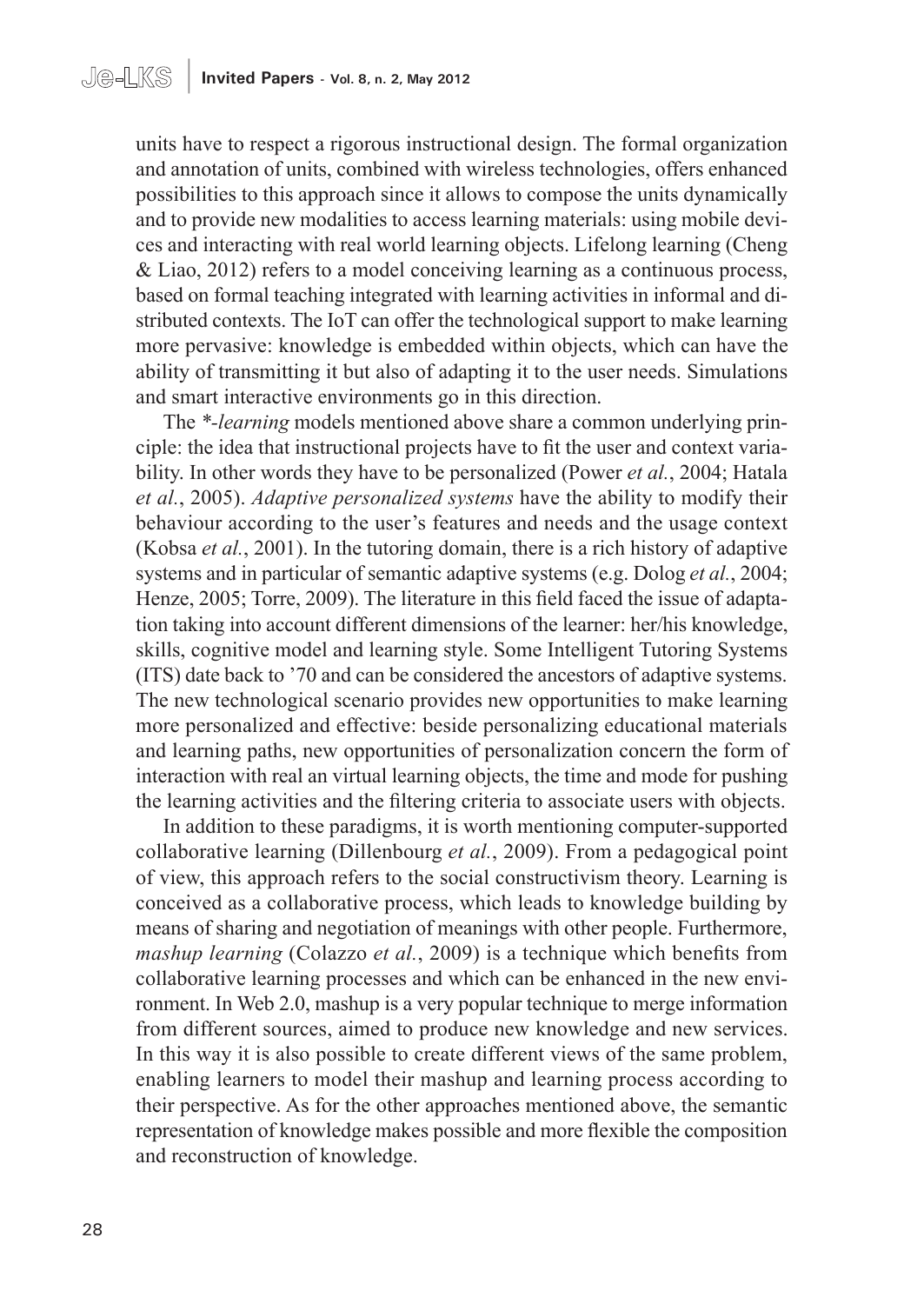# 5 Issues for the instructional design

In such a new context, the main task for instructional designers is keeping into account the many variables and opportunities raised by new technologies. To this aim, we notice that goal-oriented analysis can help identifying the best-suited methods and techniques, with reference to the mentioned variety of learning models.

In the following, we try to perform a design exercise, identifying some of the goals, which may characterize education in the depicted scenario. For each of these, we list methods and techniques available that should be used to achieve them.

| Goals                        | <b>Methods and techniques</b>                                          |
|------------------------------|------------------------------------------------------------------------|
| Continuity of learning       | Multi-device platform<br>$\bullet$                                     |
|                              | Pushing of e-learning activities<br>$\bullet$                          |
| Lifelong learning            | Frequent and short activities<br>$\bullet$                             |
| Pervasive learning           | Adaptation of learning material to the user's device in<br>$\bullet$   |
| Micro learning               | terms of accessibility and usability (they are relevant                |
|                              | factors influencing the continuity of learning)                        |
|                              | Annotation of the learning content and of their technical<br>$\bullet$ |
|                              | features aimed to accomplish the technique in the point                |
|                              | above                                                                  |
| Personalized feedback        | Logging of the learning activities<br>$\bullet$                        |
|                              | Diagnostic evaluation of the learner's activities<br>٠                 |
| Personalized learning        | Annotation of didactic activities in order to enable dia-<br>٠         |
|                              | gnostic reasoning                                                      |
| Knowledge Internalizing, re- | Knowledge building and internalizing favoured by colla-<br>$\bullet$   |
| tention and reinforcement    | borative learning activities                                           |
|                              | Interaction with learning objects (simulations, serious<br>$\bullet$   |
| Collaborative learning       | games, etc.)                                                           |
| Learning by doing            | Frequent repetition<br>$\bullet$                                       |
| Micro learning               | Diagnostic services aimed to stimulate reflective lear-<br>٠           |
|                              | ning                                                                   |

#### TABLE 1 Methods and Techniques for Instructional Design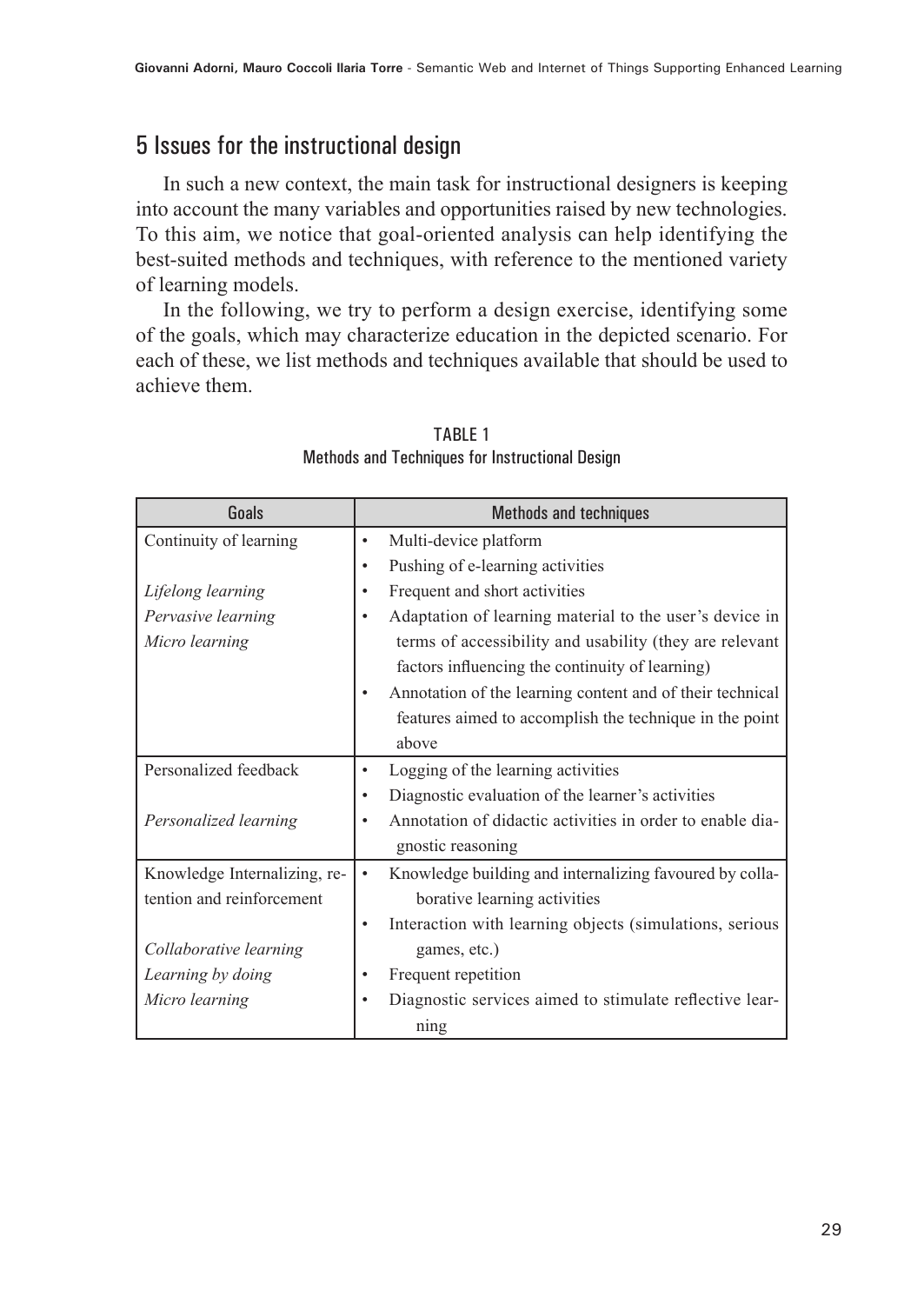| Goals                         | <b>Methods and techniques</b>                           |
|-------------------------------|---------------------------------------------------------|
| Reusability for different go- | Content (documents, simulations, activities, exercises, |
| als                           | etc.) structured as autonomous micro-components that    |
|                               | can be aggregated into more complex objects             |
| Open learning                 | Annotation of micro-content in order to ease reusabi-   |
|                               | lity and componibility of materials, both user- and     |
|                               | system-driven                                           |

As shown in Table 1, the achievement of every listed goal requires specific techniques, which are based on the annotation of resources and interconnection platforms. The design and realization of a data structure in the form of ontology allows making significant the descriptions inside the e-learning system, as well as associating relations among them, which can be interconnected on the basis of different criteria. Moreover, the addition of one more layer to the knowledge representation, which keeps into account associations with users, makes personalization possible for both contents and activities.

# Conclusion

The objective of this paper was the description of novel scenarios to keep in mind while designing modern e-learning services. The technology and paradigms discussed can enhance traditional techniques as well as engender new learning models, in new fields of application, not yet considered sufficiently by the instructional designers, which could improve learning activities. Among these, we cite some examples.

As a first example, let us consider a specific kind of education, oriented to the acquisition or change of attitudes such as in environmental education. In this situation, a pervasive education in non-formal context can be very effective. Many researchers highlight the failure of most education strategies adopted in this specific field, either traditional or formal and non-formal such as, e.g., mass-media campaign. On the opposite, an approach based on the use of a pervasive, collaborative and interactive system has more chances to both improve knowledge about specific topics and interiorize new attitudes and behaviors, through unconscious assimilation (Potter, 2010).

Another example refers to the emerging model of the *smart-city*, which makes a city "browsable" and interactive, through a public access network. The *links* are specific points of interest (for history, architecture, culture, sports, etc.), which must be duly tagged. By using a semantic-enabled system for the management of relevant information, objects within the city can be enhanced with an educational component, which will be personalized, based on individual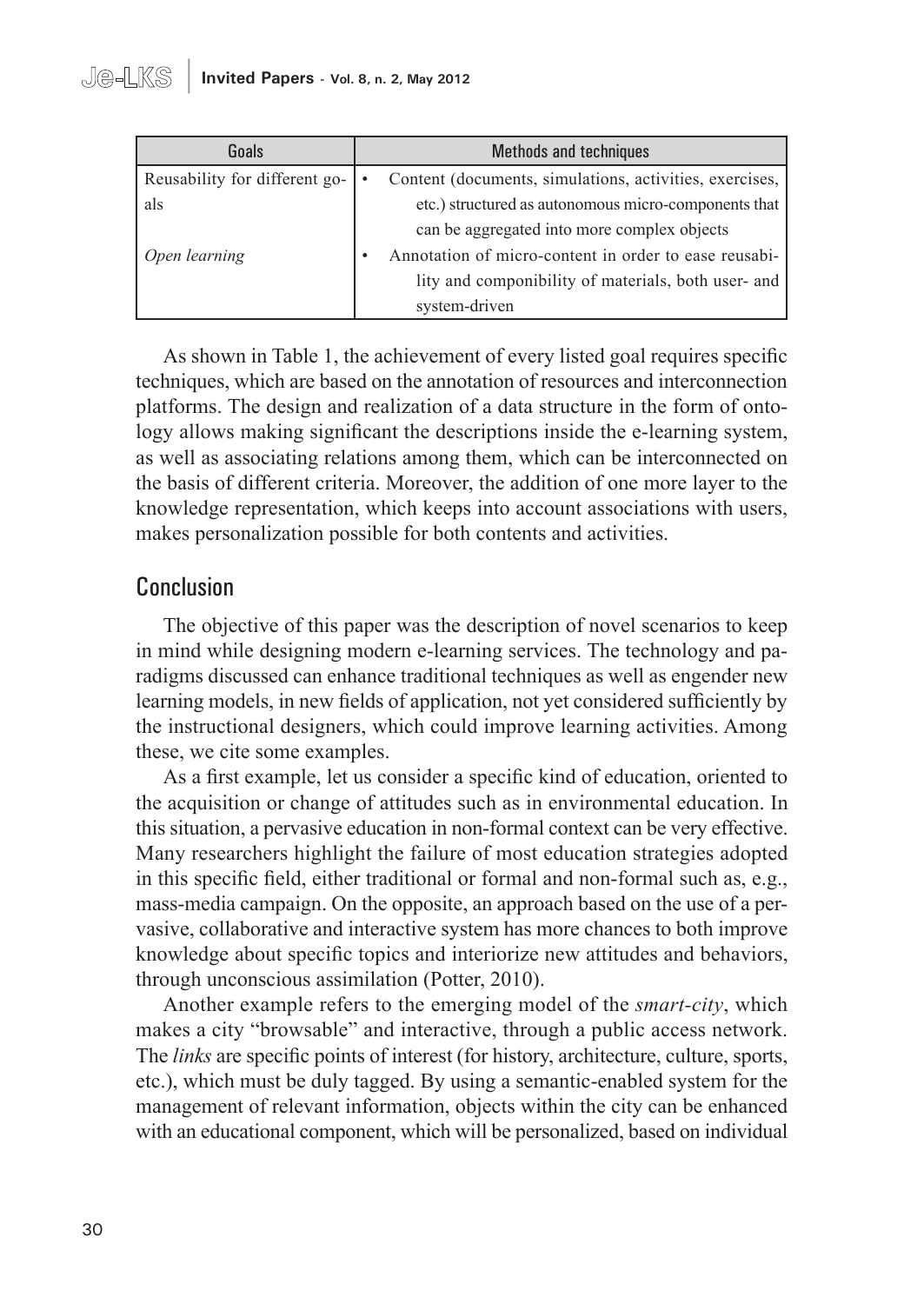preferences and needs. In addition, objects can interact and people can "socialize" with the surrounding environment as well as with neighboring people, thus enlarging the space of possibilities.

The presented approaches allow empowering the dimension of natural interaction between the actors involved in the learning process and the environment, including the objects therein.

All the outlined scenarios require a careful annotation of information. To this aim, authors and editors are requested to create contents and to perform a supplementary activity. The request of extra effort has slowed down the development of the Semantic Web, yet this problem could be overridden thanks to a renewed social and collaborative dimension.

# **REFERENCES**

- Caviglione L., Coccoli M. (2012), *Enhancement of e-Learning Systems and Methodologies Through Advancements* in Distributed Computing Technologies. In J. Abawajy et al. (Eds.), Internet and Distributed Computing Advancements: Theoretical Frameworks and Practical Applications, pp. 45-69.
- Caviglione L., Coccoli M., Gianuzzi V. (2011), *Opportunities, Integration and Issues of Applying new Technologies over e-Learning Platforms*. Proc. of the 3rd Int. Conf. on Next Generation Networks and Services, pp. 12-17.
- Cheng H.-C., Liao W.-W. (2012), *Establishing a lifelong learning environment using IoT and learning analytics*. Proc. of the 14th Int. Conf. on Advanced Communication Technology, pp.1178-1183.
- Colazzo L., Molinari A., Maresca P., Stanganelli L. (2009), *Mashup learning and learning communities*. Proc. of 15th Int. Conf. on Distributed Multimedia Systems, pp. 199-204.
- Contractor N. (2009), *The Emergence of Multidimensional Networks*. Journal of Computer-Mediated Communication, vol. 14, pp. 743–747.
- Dillenbourg P., Järvelä S., Fischer F. (2009), *The Evolution of Research on Computer-Supported Collaborative Learning From Design to Orchestration*, in Technology-Enhanced Learning, Springer, Part I, pp. 3-19.
- Dolog P., Henze N., Nejdl W., Sintek M. (2004), *The personal reader: personalizing and enriching learning resources using semantic web technologies*. Proceedings of the 3rd International Conference on Adaptive Hypermedia and Adaptive Web-Based Systems, pp. 85–94.
- Domingo M.G., Forner J.A.M. (2010), *Expanding the Learning Environment: Combining Physicality and Virtuality - The Internet of Things for eLearning*. Proc. of the 10th IEEE Int. Conf. on Advanced Learning Technologies, pp.730-731.
- Downes S. (2005), *E-learning 2.0*. ACM eLearn Magazine, vol.10.
- Espinoza F., Persson P., Sandin A., Nyström H., Cacciatore E., Bylund M. (2001),